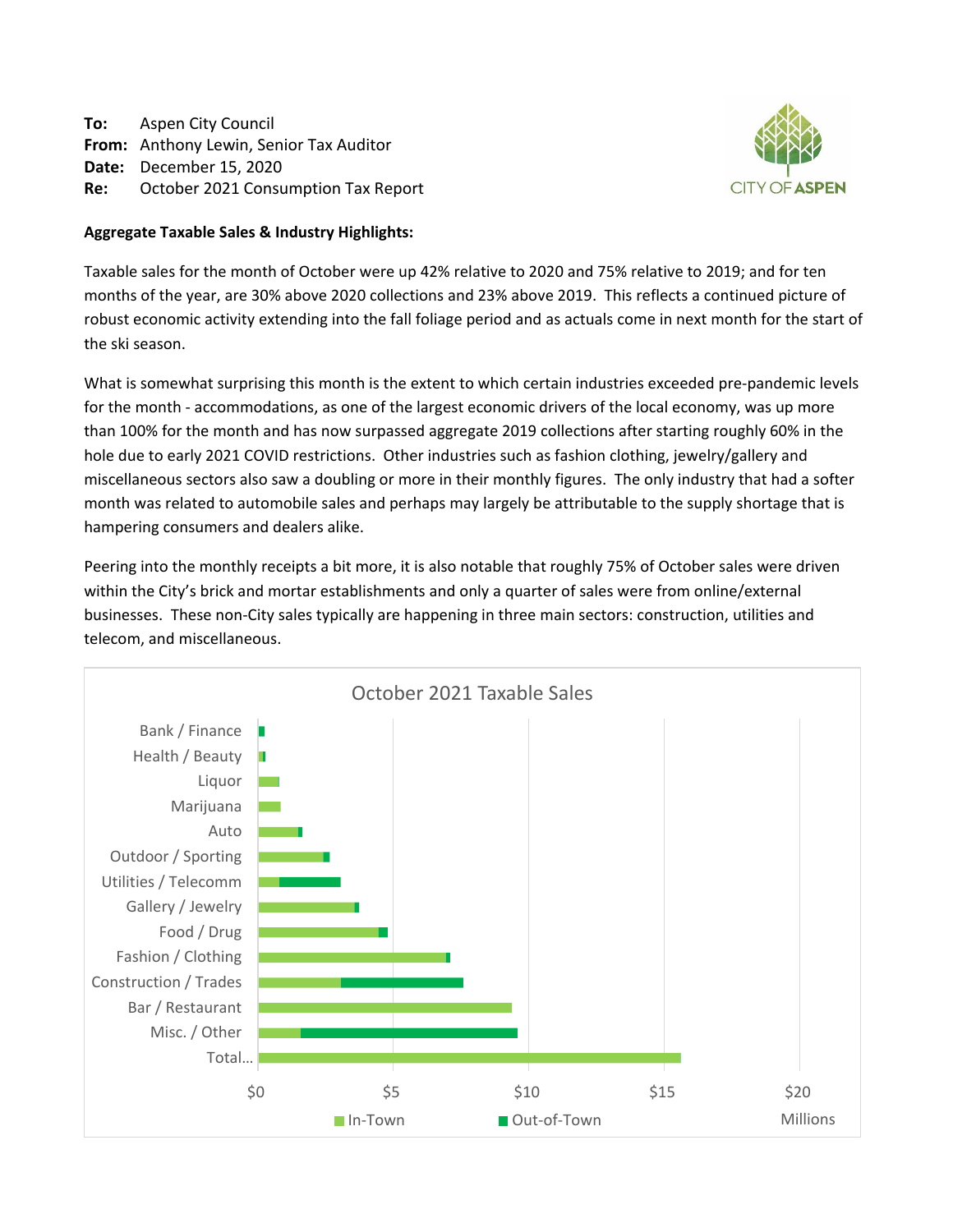# **Sales and Lodging Tax:**

Focusing on actual tax, collections for the month of October were up 45% relative to 2020 and 67% relative to 2019. October, while typically a shoulder season period for businesses to dial back and prepare for the pending ski season, saw high consumer spending despite inflationary price pressures and appears to still be fueled by pend up COVID driven demand. Looking at year-to-date collections, 2021 is roughly 31% above 2020 and is now 24% above 2019 collections through ten months.

Regarding the separate and dedicated City 2.0% lodging tax, collections for the month of October were up 133% relative to 2020 and 90% relative to 2019 remittances; and on a year-to-date basis, collections are pacing 23% over 2020 and are just 1% off 2019 levels. Robust lodging activity is largely being driven by growth in both summer and off-season months, and is highlighting that Aspen's tourism economy extends beyond the winter ski season as perhaps is most commonly assumed.



# *Short-Term Rentals*

The short-term rental (STR) market in Aspen will experience a pause on growth, following the City Council's adoption of Ordinance #27 on December  $8<sup>th</sup>$ . This action included a moratorium on land use applications for new STRs in the community, effective immediately. With this pause, the Council and the Community plan to take the next number of months to discuss the impact these businesses have on the neighborhoods where they are located; the transit, utility and other infrastructure needs to accommodate these operations and guests; and the environmental impacts they bring around waste, noise, etc.

It is important to note that prior to the deadline included in Ordinance #27, City staff did see an acceleration of STR application submittals. With this, there is an expectation that identification of these lodge offerings and improved tax remittance will result in the coming months, but that impact has not worked its way into this October monthly report.

Lastly, as depicted by the following graphic, the taxable sales from short-term rentals for October made up 25%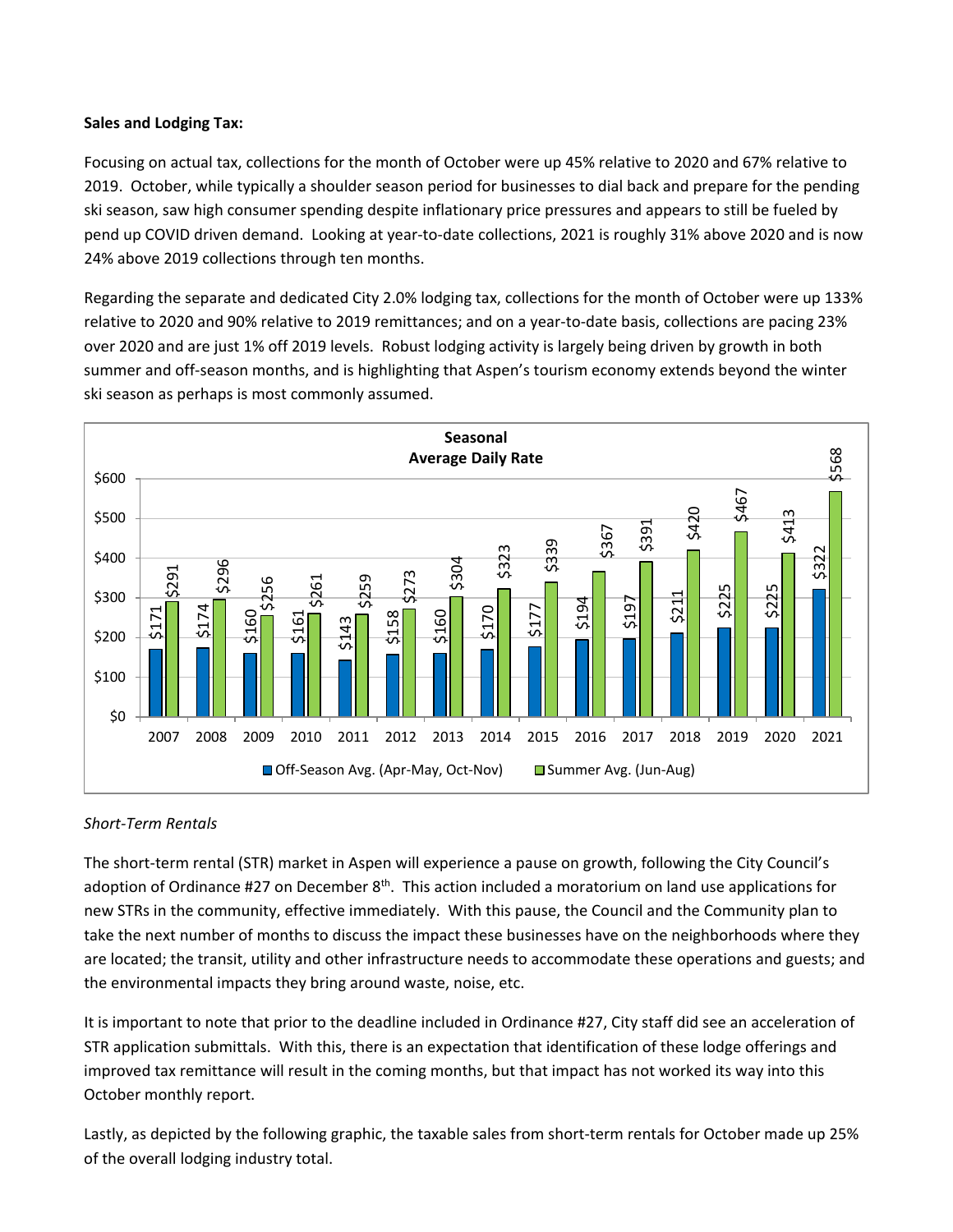

# **City Share of County Sales Tax:**

The City of Aspen is allocated a portion of Pitkin County's 2.0% sales tax, with its share established based on a formulaic allocation for all municipalities generating economic activity within the County boundaries. Because the County tax collection process is performed at the State level, the County's collections lag by an additional month relative to the City's own collection process.

Pitkin County's year-to-date collections have fallen just slightly off from last month, now up 26% ahead of 2020 remittances, but 24% ahead of 2019 levels. As noted last month, the economic drivers within the broader County tax base is different than the more accommodation and restaurant centric economy within Aspen city limits; thus, there are small variances to the pace of growth between the City's sales tax and this revenue stream.

# **Real Estate Transfer Taxes:**

November collections for the Housing and Wheeler Real Estate Transfer Taxes were up roughly 21% when compared to 2020 monthly figures, and are now pacing 15% and 10% up, respectively after eleven months. With one month remaining for the year, it is anticipated that collections will reach a new all-time record, with proceeds going towards future affordable housing development and the arts.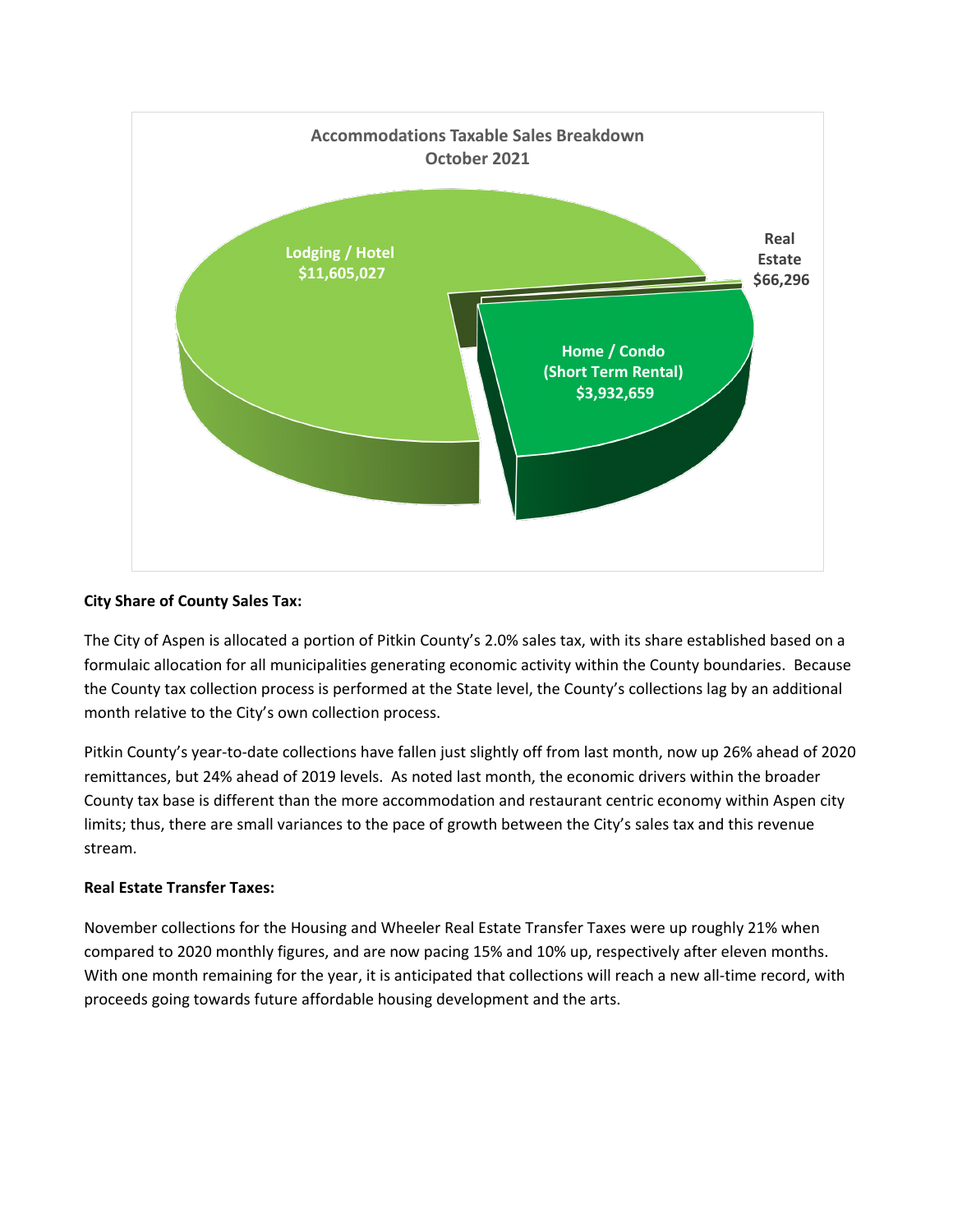|                         |                                  |                    |                  | City of Aspen Retail Sales by Industry<br>October 2021 |                                  |                                                   |                                |  |  |  |  |  |  |
|-------------------------|----------------------------------|--------------------|------------------|--------------------------------------------------------|----------------------------------|---------------------------------------------------|--------------------------------|--|--|--|--|--|--|
|                         | <b>Year To Date Retail Sales</b> |                    |                  |                                                        |                                  |                                                   |                                |  |  |  |  |  |  |
| Category                | <b>YTD Retail Sales</b>          | % YTD Retail Sales | % Change to 2020 | % Change to 2019                                       |                                  | Marijuana<br>1.2%<br>Automobile                   | <b>Health / Beauty</b><br>0.7% |  |  |  |  |  |  |
| Accommodations          | \$199,121,236                    | 24.2%              | 33.3%            | 1.7%                                                   | Jewelry/Gallery                  | <b>Utilities</b><br><b>Bank / Finance</b><br>3.5% |                                |  |  |  |  |  |  |
| Restaurants/Bars        | \$130,604,560                    | 15.8%              | 20.7%            | 9.8%                                                   | 4.5%                             | 5.0%<br>0.4%                                      |                                |  |  |  |  |  |  |
| Sports Equip/Clothing   | \$48,056,899                     | 5.8%               | 16.4%            | 21.3%                                                  | <b>Miscellaneous</b>             |                                                   | <b>Accommodations</b>          |  |  |  |  |  |  |
| <b>Fashion Clothing</b> | \$97,574,372                     | 11.8%              | 100.6%           | 85.7%                                                  | 9.0%<br>Liquor                   |                                                   | 24.2%                          |  |  |  |  |  |  |
| Construction            | \$77,924,300                     | 9.5%               | 39.6%            | 40.3%                                                  | 1.4%                             |                                                   |                                |  |  |  |  |  |  |
| Food & Drug             | \$59,430,352                     | 7.2%               | 24.6%            | 22.8%                                                  | Food & Drug<br>7.2%              |                                                   |                                |  |  |  |  |  |  |
| Liquor                  | \$11,255,904                     | 1.4%               | 3.4%             | 27.6%                                                  |                                  |                                                   |                                |  |  |  |  |  |  |
| Miscellaneous           | \$73,968,614                     | 9.0%               | 4.5%             | 30.5%                                                  |                                  |                                                   |                                |  |  |  |  |  |  |
| Jewelry/Gallery         | \$37,412,353                     | 4.5%               | 13.8%            | 31.6%                                                  |                                  |                                                   |                                |  |  |  |  |  |  |
| Utilities               | \$40,990,910                     | 5.0%               | 10.9%            | 11.0%                                                  |                                  |                                                   |                                |  |  |  |  |  |  |
| Automobile              | \$28,856,851                     | 3.5%               | 51.9%            | 68.9%                                                  | <b>Construction</b><br>9.5%      |                                                   |                                |  |  |  |  |  |  |
| Marijuana               | \$9,780,698                      | 1.2%               | 1.2%             | (5.6%)                                                 |                                  |                                                   |                                |  |  |  |  |  |  |
| Bank / Finance          | \$3,692,290                      | 0.4%               | 1,216.6%         | N/A                                                    |                                  |                                                   |                                |  |  |  |  |  |  |
| Health / Beauty         | \$5,426,202                      | 0.7%               | 1,807.0%         | N/A                                                    |                                  |                                                   | <b>Restaurants/Bars</b>        |  |  |  |  |  |  |
| <b>Total</b>            | \$824,095,542                    | 100.0%             | 30.4%            | 23.2%                                                  | <b>Fashion Clothing</b><br>11.8% | <b>Sports Equip/Clothing</b>                      | 15.8%                          |  |  |  |  |  |  |

Beginning October 2020, two new categories (Bank / Finance and Health / Beauty) were added to reflect items previous reported within Miscellaneous. These adjustments will ultimately skew the annual percentage change in the therefore important to note - industry contraction or expansion cannot be gauged by these percentages until 2022, when a full year's worth of data has been compiled with the new categorizations.

|                         |                             |                  |                  | <b>October Monthly Retail Sales</b> |
|-------------------------|-----------------------------|------------------|------------------|-------------------------------------|
|                         |                             | % Monthly Retail |                  |                                     |
| Category                | <b>Monthly Retail Sales</b> | <b>Sales</b>     | % Change to 2020 | % Change to 2019                    |
| Accommodations          | \$15,603,982                | 23.2%            | 155.3%           | 109.9%                              |
| Restaurants/Bars        | \$9,377,892                 | 13.9%            | 4.0%             | 55.2%                               |
| Sports Equip/Clothing   | \$2,656,126                 | 3.9%             | 11.5%            | 87.4%                               |
| <b>Fashion Clothing</b> | \$7,095,094                 | 10.5%            | 22.0%            | 201.2%                              |
| Construction            | \$7,579,527                 | 11.3%            | 10.9%            | 29.0%                               |
| Food & Drug             | \$4,791,891                 | 7.1%             | 92.8%            | 34.2%                               |
| Liquor                  | \$777,636                   | 1.2%             | $(5.0\%)$        | 30.2%                               |
| Miscellaneous           | \$9,581,368                 | 14.2%            | 98.6%            | 108.3%                              |
| Jewelry/Gallery         | \$3,734,911                 | 5.6%             | 83.9%            | 227.4%                              |
| <b>Utilities</b>        | \$3,052,787                 | 4.5%             | 7.2%             | 5.6%                                |
| Automobile              | \$1,643,601                 | 2.4%             | (41.3%)          | $(15.0\%)$                          |
| Marijuana               | \$839,798                   | 1.2%             | (6.6%)           | 34.8%                               |
| Bank / Finance          | \$247,843                   | 0.4%             | (11.6%)          | N/A                                 |
| Health / Beauty         | \$271,179                   | 0.4%             | (4.7%)           | N/A                                 |
| Total                   | \$67,253,633                | 100.0%           | 41.8%            | 74.8%                               |



**5.8%**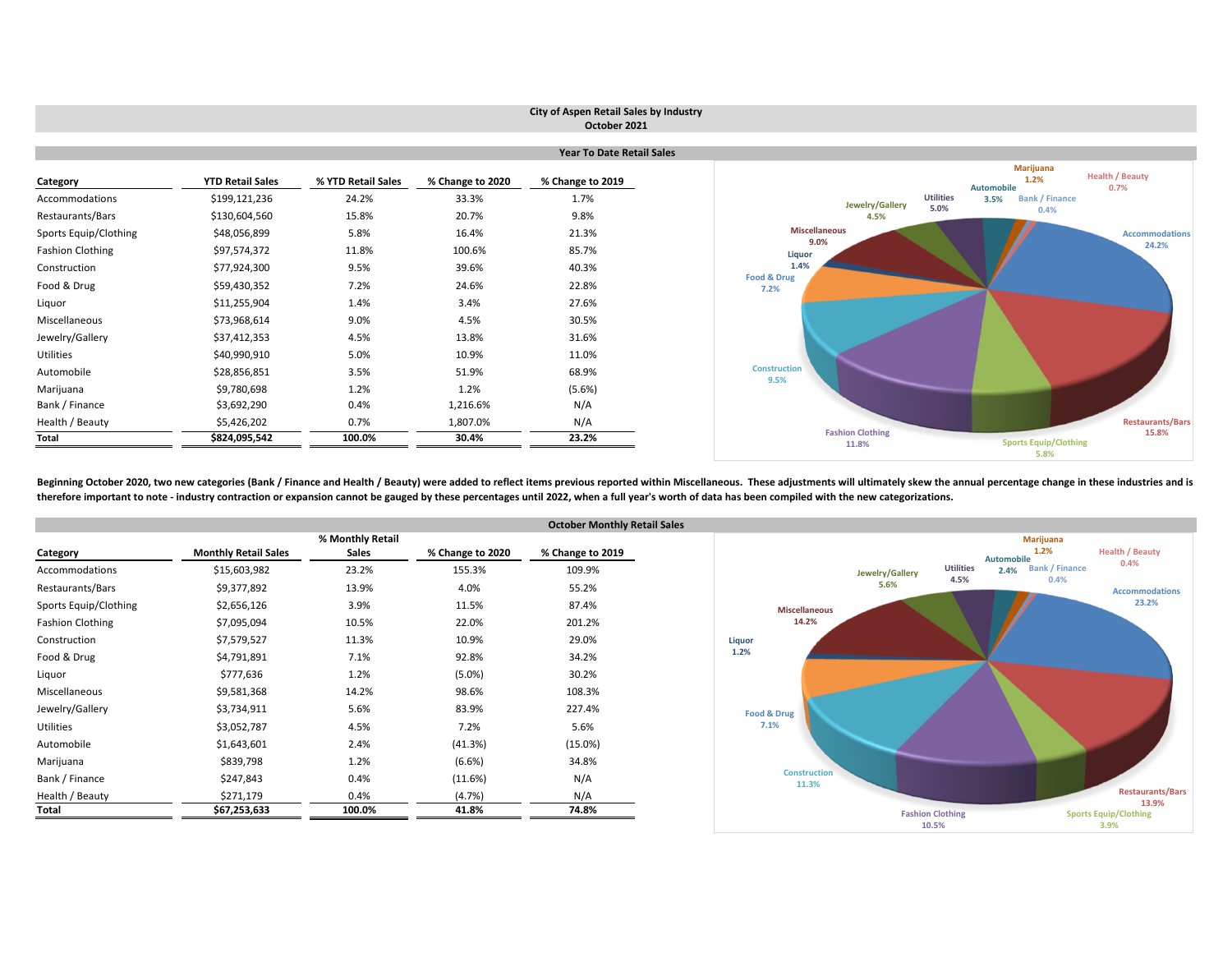# **City of Aspen Sales and Lodging Tax October 2021**

| <b>Year To Date Tax Collections</b>                 |                  |       |                                           |                                                                                                                           |  |  |  |  |  |  |
|-----------------------------------------------------|------------------|-------|-------------------------------------------|---------------------------------------------------------------------------------------------------------------------------|--|--|--|--|--|--|
|                                                     | <b>YTD Taxes</b> | % YTD | 2.0% Lodging                              |                                                                                                                           |  |  |  |  |  |  |
| Tax Type                                            | <b>Collected</b> | Taxes | <b>Tax: Tourist</b><br>Promotion/         | 1.0% Sales Tax: Parks &<br>Open Space                                                                                     |  |  |  |  |  |  |
| 1.0% Sales Tax: Parks & Open Space                  | \$8,265,454.76   | 35.9% | Transportation                            | 35.9%                                                                                                                     |  |  |  |  |  |  |
| 0.5% Sales Tax: Parks & Open Space                  | \$4,135,823.75   | 18.0% | 13.7%                                     |                                                                                                                           |  |  |  |  |  |  |
| 0.30% Sales Tax: Public Education                   | \$2,483,950.68   | 10.8% |                                           |                                                                                                                           |  |  |  |  |  |  |
| 0.15% Sales Tax: Transportation                     | \$1,240,758.38   | 5.4%  |                                           |                                                                                                                           |  |  |  |  |  |  |
| 0.45% Sales Tax: Affordable Housing/ Childcare      | \$3,722,240.31   | 16.2% |                                           |                                                                                                                           |  |  |  |  |  |  |
| 2.0% Lodging Tax: Tourist Promotion/ Transportation | \$3,155,403.51   | 13.7% | 0.45% Sales Tax:                          | 0.5% Sales Tax: Parks &                                                                                                   |  |  |  |  |  |  |
| Total                                               | \$23,003,631.39  | 100%  | Affordable Housing/<br>Childcare<br>16.2% | 0.15% Sales Tax:<br>0.30% Sales Tax: Public<br><b>Open Space</b><br>Transportation<br>Education<br>18.0%<br>5.4%<br>10.8% |  |  |  |  |  |  |

|                                                     |                                          | <b>October Monthly Tax Collections</b> |                                                                     |                                    |                                                      |                                          |
|-----------------------------------------------------|------------------------------------------|----------------------------------------|---------------------------------------------------------------------|------------------------------------|------------------------------------------------------|------------------------------------------|
| Tax Type                                            | <b>Monthly Taxes</b><br><b>Collected</b> | % Monthly<br>Taxes                     | 2.0% Lodging<br><b>Tax: Tourist</b><br>Promotion/<br>Transportation |                                    | 1.0% Sales Tax:<br>Parks & Open<br>Space             |                                          |
| 1.0% Sales Tax: Parks & Open Space                  | \$645,693.19                             | 36.4%                                  |                                                                     | 12.6%                              | 36.4%                                                |                                          |
| 0.5% Sales Tax: Parks & Open Space                  | \$322,845.37                             | 18.2%                                  |                                                                     |                                    |                                                      |                                          |
| 0.30% Sales Tax: Public Education                   | \$193,708.30                             | 10.9%                                  |                                                                     |                                    |                                                      |                                          |
| 0.15% Sales Tax: Transportation                     | \$96,854.90                              | 5.5%                                   |                                                                     |                                    |                                                      |                                          |
| 0.45% Sales Tax: Affordable Housing/ Childcare      | \$290,560.67                             | 16.4%                                  |                                                                     |                                    |                                                      |                                          |
| 2.0% Lodging Tax: Tourist Promotion/ Transportation | \$222,479.87                             | <u>12.6%</u>                           | 0.45% Sales Tax:                                                    |                                    |                                                      |                                          |
| Total                                               | \$1,772,142.30                           | 100%                                   | <b>Affordable</b><br>Housing/<br>Childcare                          | 0.15% Sales Tax:<br>Transportation | 0.30% Sales Tax:<br><b>Public Education</b><br>10.9% | 0.5% Sales Tax:<br>Parks & Open<br>Space |

**Space 18.2%**

**5.5%**

**16.4%**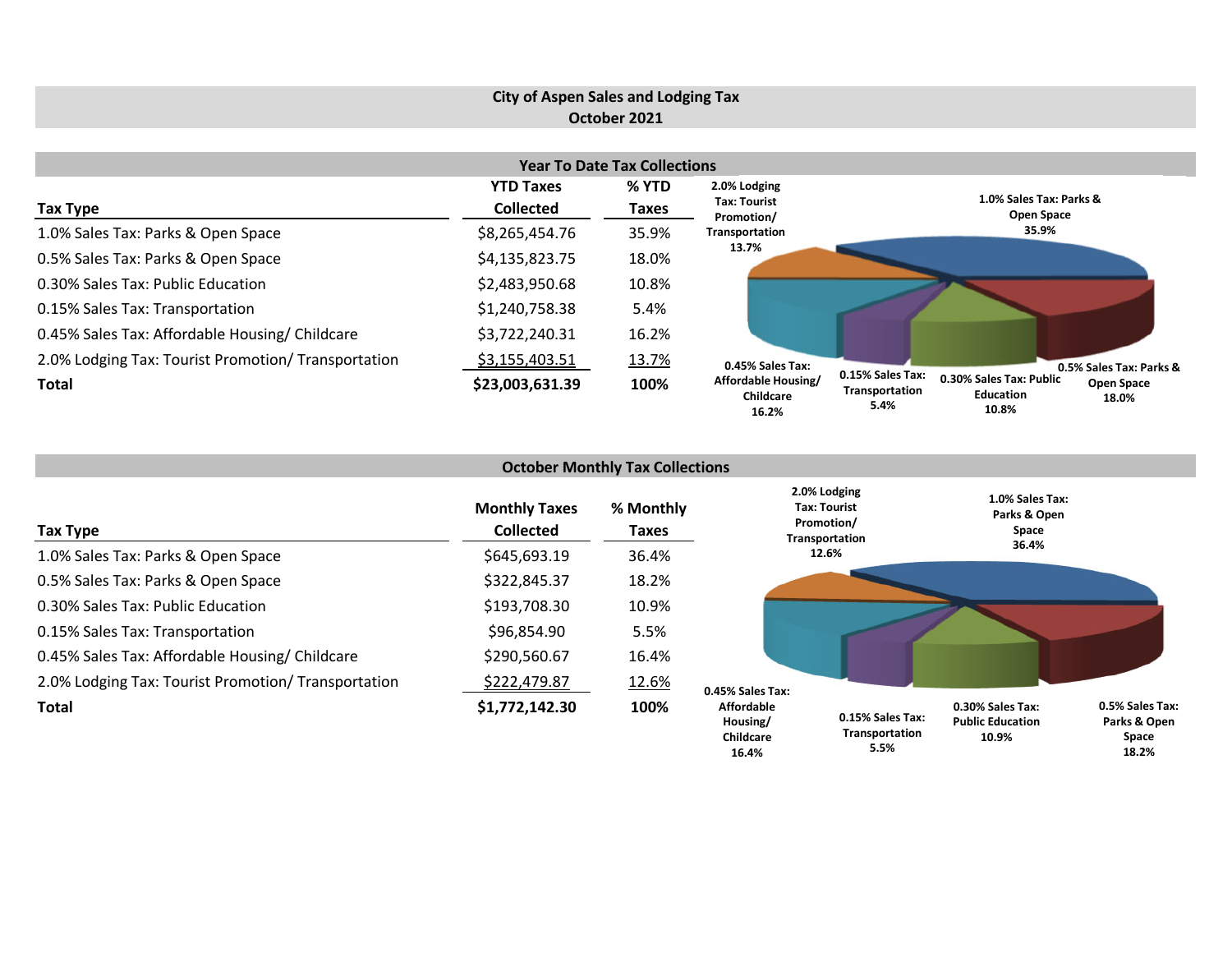#### **City of Aspen Sales Tax 2.4% October 2021**

| <b>Current Month Revenues are</b> | 45.2% | above last year's Monthly Revenues.             |
|-----------------------------------|-------|-------------------------------------------------|
| <b>Year To Date Revenues are</b>  | 45.6% | above Year To Date Budgeted Revenues.           |
| <b>Year To Date Revenues are</b>  | 31.5% | above last year's Actual Year To Date Revenues. |

|       | 2021 Monthly Budget vs. 2021 Actual |             |           | 2021 YTD Budget vs. 2021 Actual |              |           |              | 2021 vs. 2020 |                 |          |
|-------|-------------------------------------|-------------|-----------|---------------------------------|--------------|-----------|--------------|---------------|-----------------|----------|
| Month | <b>Budget</b>                       | Actual      | Variance  | <b>Budget</b>                   | Actual       | Variance  | 2020 Monthly | Variance      | <b>2020 YTD</b> | Variance |
| Jan   | \$1,595,006                         | \$1,594,720 | $(0.0\%)$ | \$1,595,006                     | \$1,594,720  | $(0.0\%)$ | \$2,276,217  | (29.9%)       | \$2,276,217     | (29.9%)  |
| Feb   | \$1,486,326                         | \$1,673,483 | 12.6%     | \$3,081,332                     | \$3,268,203  | 6.1%      | \$2,122,818  | (21.2%)       | \$4,399,035     | (25.7%)  |
| Mar   | \$1,888,591                         | \$2,645,788 | 40.1%     | \$4,969,923                     | \$5,913,991  | 19.0%     | \$1,243,377  | 112.8%        | \$5,642,412     | 4.8%     |
| Apr   | \$777,333                           | \$1,117,415 | 43.7%     | \$5,747,255                     | \$7,031,407  | 22.3%     | \$524,409    | 113.1%        | \$6,166,820     | 14.0%    |
| May   | \$609,455                           | \$964,724   | 58.3%     | \$6,356,711                     | \$7,996,131  | 25.8%     | \$567,114    | 70.1%         | \$6,733,934     | 18.7%    |
| June  | \$1,451,356                         | \$2,213,718 | 52.5%     | \$7,808,067                     | \$10,209,848 | 30.8%     | \$1,315,505  | 68.3%         | \$8,049,440     | 26.8%    |
| July  | \$1,922,418                         | \$3,058,702 | 59.1%     | \$9,730,485                     | \$13,268,550 | 36.4%     | \$1,984,791  | 54.1%         | \$10,034,230    | 32.2%    |
| Aug   | \$1,631,118                         | \$2,493,158 | 52.8%     | \$11,361,603                    | \$15,761,708 | 38.7%     | \$1,783,192  | 39.8%         | \$11,817,422    | 33.4%    |
| Sept  | \$1,413,986                         | \$2,536,858 | 79.4%     | \$12,775,590                    | \$18,298,565 | 43.2%     | \$2,214,205  | 14.6%         | \$14,031,628    | 30.4%    |
| Oct   | \$855,843                           | \$1,549,662 | 81.1%     | \$13,631,433                    | \$19,848,228 | 45.6%     | \$1,067,153  | 45.2%         | \$15,098,781    | 31.5%    |
| Nov   | \$719,393                           |             |           | \$14,350,825                    |              |           | \$972,967    |               | \$16,071,748    |          |
| Dec   | \$2,635,754                         |             |           | \$16,986,579                    |              |           | \$2,286,874  |               | \$18,358,622    |          |



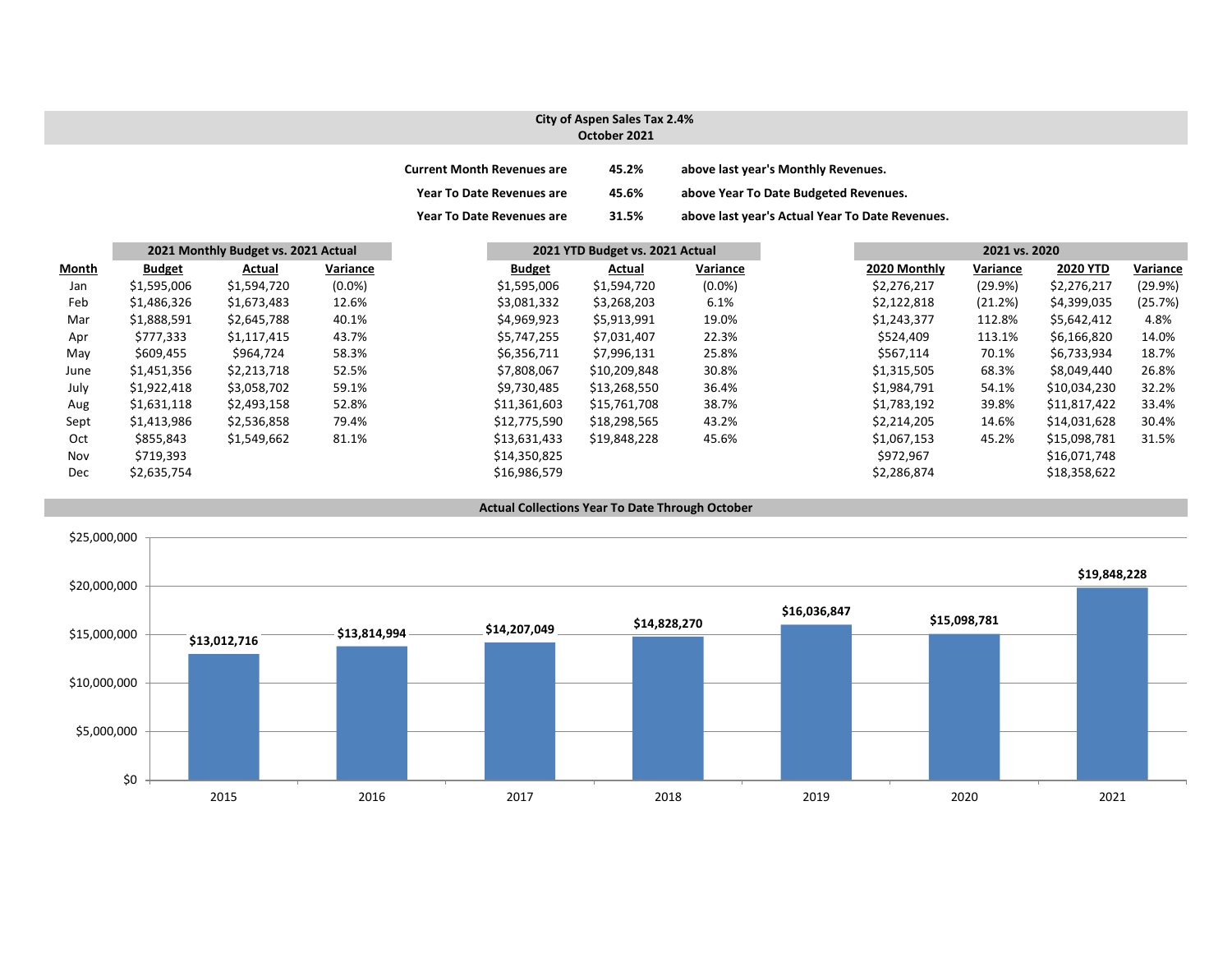### **City of Aspen Tourist Promotion 1.5% Lodging Tax (0.5% Rate for 2010 and Prior) October 2021**

| <b>Current Month Revenues are</b> | 133.0% | above last year's Monthly Revenues.             |
|-----------------------------------|--------|-------------------------------------------------|
| <b>Year To Date Revenues are</b>  | 21.2%  | above Year To Date Budgeted Revenues.           |
| <b>Year To Date Revenues are</b>  | 23.2%  | above last year's Actual Year To Date Revenues. |

|              | 2021 Monthly Budget vs. 2021 Actual |           |          | 2021 YTD Budget vs. 2021 Actual |             |           |              |            | 2021 vs. 2020   |            |  |
|--------------|-------------------------------------|-----------|----------|---------------------------------|-------------|-----------|--------------|------------|-----------------|------------|--|
| <b>Month</b> | <b>Budget</b>                       | Actual    | Variance | <b>Budget</b>                   | Actual      | Variance  | 2020 Monthly | Variance   | <b>2020 YTD</b> | Variance   |  |
| Jan          | \$304,500                           | \$168,712 | (44.6%)  | \$304,500                       | \$168,712   | (44.6%)   | \$423,412    | (60.2%)    | \$423,412       | (60.2%)    |  |
| Feb          | \$270,000                           | \$208,731 | (22.7%)  | \$574,500                       | \$377,443   | (34.3%)   | \$417,502    | $(50.0\%)$ | \$840,914       | (55.1%)    |  |
| Mar          | \$353,250                           | \$369,554 | 4.6%     | \$927,750                       | \$746,997   | (19.5%)   | \$197,251    | 87.4%      | \$1,038,165     | (28.0%)    |  |
| Apr          | \$64,500                            | \$88,271  | 36.9%    | \$992,250                       | \$835,268   | (15.8%)   | \$5,581      | 1,481.7%   | \$1,043,746     | $(20.0\%)$ |  |
| May          | \$49,500                            | \$50,893  | 2.8%     | \$1,041,750                     | \$886,160   | (14.9%)   | \$8,770      | 480.3%     | \$1,052,516     | (15.8%)    |  |
| June         | \$186,750                           | \$231,840 | 24.1%    | \$1,228,500                     | \$1,118,001 | $(9.0\%)$ | \$99,543     | 132.9%     | \$1,152,059     | $(3.0\%)$  |  |
| July         | \$280,500                           | \$429,454 | 53.1%    | \$1,509,000                     | \$1,547,455 | 2.5%      | \$263,959    | 62.7%      | \$1,416,018     | 9.3%       |  |
| Aug          | \$213,000                           | \$328,132 | 54.1%    | \$1,722,000                     | \$1,875,586 | 8.9%      | \$227,695    | 44.1%      | \$1,643,713     | 14.1%      |  |
| Sept         | \$151,500                           | \$324,107 | 113.9%   | \$1,873,500                     | \$2,199,693 | 17.4%     | \$206,067    | 57.3%      | \$1,849,780     | 18.9%      |  |
| Oct          | \$78,750                            | \$166,860 | 111.9%   | \$1,952,250                     | \$2,366,553 | 21.2%     | \$71,598     | 133.0%     | \$1,921,378     | 23.2%      |  |
| Nov          | \$54,000                            |           |          | \$2,006,250                     |             |           | \$78,030     |            | \$1,999,408     |            |  |
| Dec          | \$406,500                           |           |          | \$2,412,750                     |             |           | \$268,092    |            | \$2,267,501     |            |  |

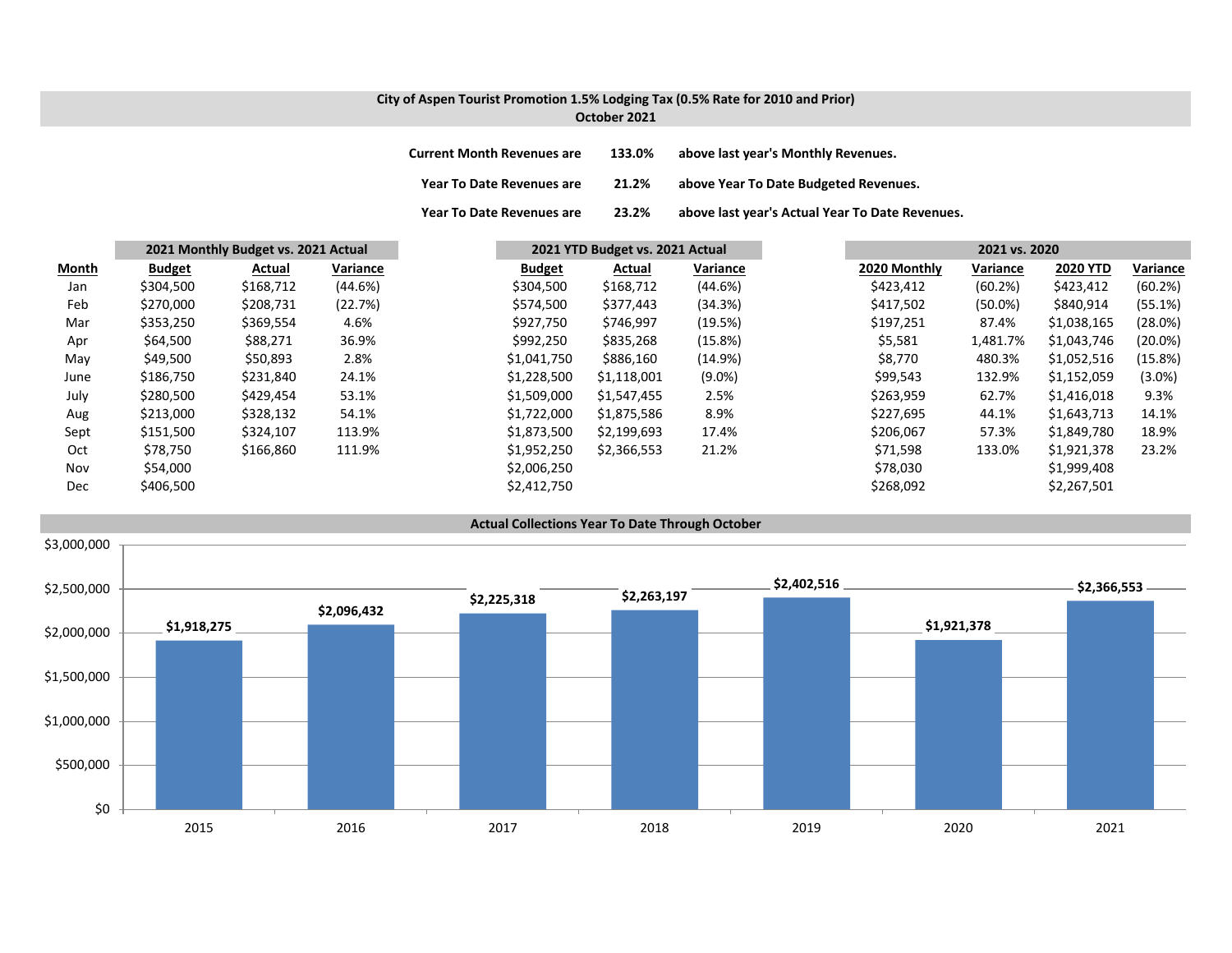### **City of Aspen Transportation 0.5% Lodging Tax October 2021**

| <b>Current Month Revenues are</b> | 133.1% | above last year's Monthly Revenues.             |
|-----------------------------------|--------|-------------------------------------------------|
| <b>Year To Date Revenues are</b>  | 21.2%  | above Year To Date Budgeted Revenues.           |
| <b>Year To Date Revenues are</b>  | 23.2%  | above last year's Actual Year To Date Revenues. |

|       |               | 2021 Monthly Budget vs. 2021 Actual |          |               | 2021 YTD Budget vs. 2021 Actual |           |           | 2021 vs. 2020 |            |                 |            |
|-------|---------------|-------------------------------------|----------|---------------|---------------------------------|-----------|-----------|---------------|------------|-----------------|------------|
| Month | <b>Budget</b> | Actual                              | Variance | <b>Budget</b> |                                 | Actual    | Variance  | 2020 Monthly  | Variance   | <b>2020 YTD</b> | Variance   |
| Jan   | \$101,500     | \$56,237                            | (44.6%)  | \$101,500     |                                 | \$56,237  | (44.6%)   | \$141,137     | (60.2%)    | \$141,137       | (60.2%)    |
| Feb   | \$90,000      | \$69,577                            | (22.7%)  | \$191,500     |                                 | \$125,813 | (34.3%)   | \$139,167     | $(50.0\%)$ | \$280,304       | (55.1%)    |
| Mar   | \$117,750     | \$123,184                           | 4.6%     | \$309,250     |                                 | \$248,998 | (19.5%)   | \$65,750      | 87.4%      | \$346,054       | (28.0%)    |
| Apr   | \$21,500      | \$29,424                            | 36.9%    | \$330,750     |                                 | \$278,421 | (15.8%)   | \$1,860       | 1,481.7%   | \$347,915       | $(20.0\%)$ |
| May   | \$16,500      | \$16,964                            | 2.8%     | \$347,250     |                                 | \$295,386 | (14.9%)   | \$2,923       | 480.3%     | \$350,838       | (15.8%)    |
| June  | \$62,250      | \$77,280                            | 24.1%    | \$409,500     |                                 | \$372,666 | $(9.0\%)$ | \$33,181      | 132.9%     | \$384,019       | $(3.0\%)$  |
| July  | \$93,500      | \$143,151                           | 53.1%    | \$503,000     |                                 | \$515,817 | 2.5%      | \$87,986      | 62.7%      | \$472,005       | 9.3%       |
| Aug   | \$71,000      | \$109,377                           | 54.1%    | \$574,000     |                                 | \$625,195 | 8.9%      | \$75,898      | 44.1%      | \$547,903       | 14.1%      |
| Sept  | \$50,500      | \$108,036                           | 113.9%   | \$624,500     |                                 | \$733,231 | 17.4%     | \$68,700      | 57.3%      | \$616,603       | 18.9%      |
| Oct   | \$26,250      | \$55,620                            | 111.9%   | \$650,750     |                                 | \$788,851 | 21.2%     | \$23,866      | 133.1%     | \$640,469       | 23.2%      |
| Nov   | \$18,000      |                                     |          | \$668,750     |                                 |           |           | \$26,010      |            | \$666,479       |            |
| Dec   | \$135,500     |                                     |          | \$804,250     |                                 |           |           | \$89,364      |            | \$755,842       |            |

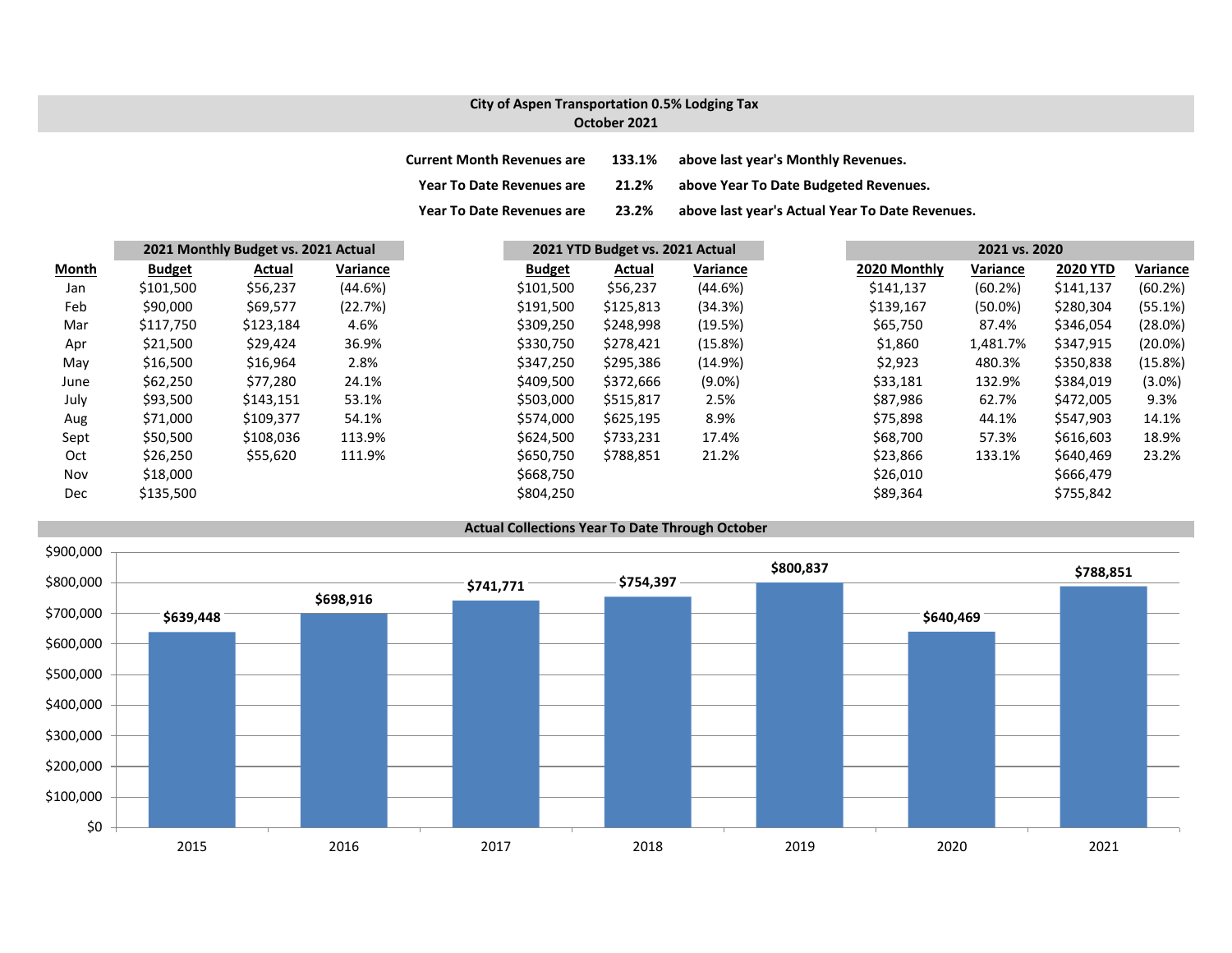## **City of Aspen Portion of Pitkin County 3.6% Sales Tax September 2021**

| <b>Current Month Revenues are</b> | 11.8% | above last year's Monthly Revenues.             |
|-----------------------------------|-------|-------------------------------------------------|
| Year To Date Revenues are         | 30.4% | above Year To Date Budgeted Revenues.           |
| <b>Year To Date Revenues are</b>  | 25.5% | above last year's Actual Year To Date Revenues. |

|       |               | 2021 Monthly Budget vs. 2021 Actual |          |  |               | 2021 YTD Budget vs. 2021 Actual |          |  | 2021 vs. 2020 |          |    |                 |          |
|-------|---------------|-------------------------------------|----------|--|---------------|---------------------------------|----------|--|---------------|----------|----|-----------------|----------|
| Month | <b>Budget</b> | Actual                              | Variance |  | <b>Budget</b> | Actual                          | Variance |  | 2020 Monthly  | Variance |    | <b>2020 YTD</b> | Variance |
| Jan   | \$1,357,000   | \$1,092,020                         | (19.5%)  |  | \$1,357,000   | \$1,092,020                     | (19.5%)  |  | \$1,512,709   | (27.8%)  | S  | 1,512,709       | (27.8%)  |
| Feb   | \$1,277,000   | \$1,183,150                         | (7.3%)   |  | \$2,634,000   | \$2,275,171                     | (13.6%)  |  | \$1,449,548   | (18.4%)  | S  | 2,962,257       | (23.2%)  |
| Mar   | \$1,293,000   | \$1,515,832                         | 17.2%    |  | \$3,927,000   | \$3,791,002                     | (3.5%)   |  | \$708,210     | 114.0%   | S  | 3,670,467       | 3.3%     |
| Apr   | \$484,000     | \$817,669                           | 68.9%    |  | \$4,411,000   | \$4,608,671                     | 4.5%     |  | \$498,211     | 64.1%    |    | 4,168,678       | 10.6%    |
| May   | \$398,000     | \$744,578                           | 87.1%    |  | \$4,809,000   | \$5,353,249                     | 11.3%    |  | \$430,729     | 72.9%    | s  | 4,599,408       | 16.4%    |
| June  | \$822,000     | \$1,218,669                         | 48.3%    |  | \$5,631,000   | \$6,571,918                     | 16.7%    |  | \$713,217     | 70.9%    |    | 5,312,624       | 23.7%    |
| July  | \$1,097,000   | \$1,694,768                         | 54.5%    |  | \$6,728,000   | \$8,266,686                     | 22.9%    |  | \$1,164,095   | 45.6%    | S. | 6,476,719       | 27.6%    |
| Aug   | \$917,000     | \$1,427,495                         | 55.7%    |  | \$7,645,000   | \$9,694,181                     | 26.8%    |  | \$1,117,891   | 27.7%    |    | 7,594,610       | 27.6%    |
| Sept  | \$801,000     | \$1,321,660                         | 65.0%    |  | \$8,446,000   | \$11,015,840                    | 30.4%    |  | \$1,181,742   | 11.8%    | ς  | 8,776,352       | 25.5%    |
| Oct   | \$498,000     |                                     |          |  | \$8,944,000   |                                 |          |  | \$845,122     |          |    | 9,621,474       |          |
| Nov   | \$484,000     |                                     |          |  | \$9,428,000   |                                 |          |  | \$688,722     |          |    | 10,310,196      |          |
| Dec   | \$1,461,000   |                                     |          |  | \$10,889,000  |                                 |          |  | \$1,533,844   |          |    | 11,844,040      |          |

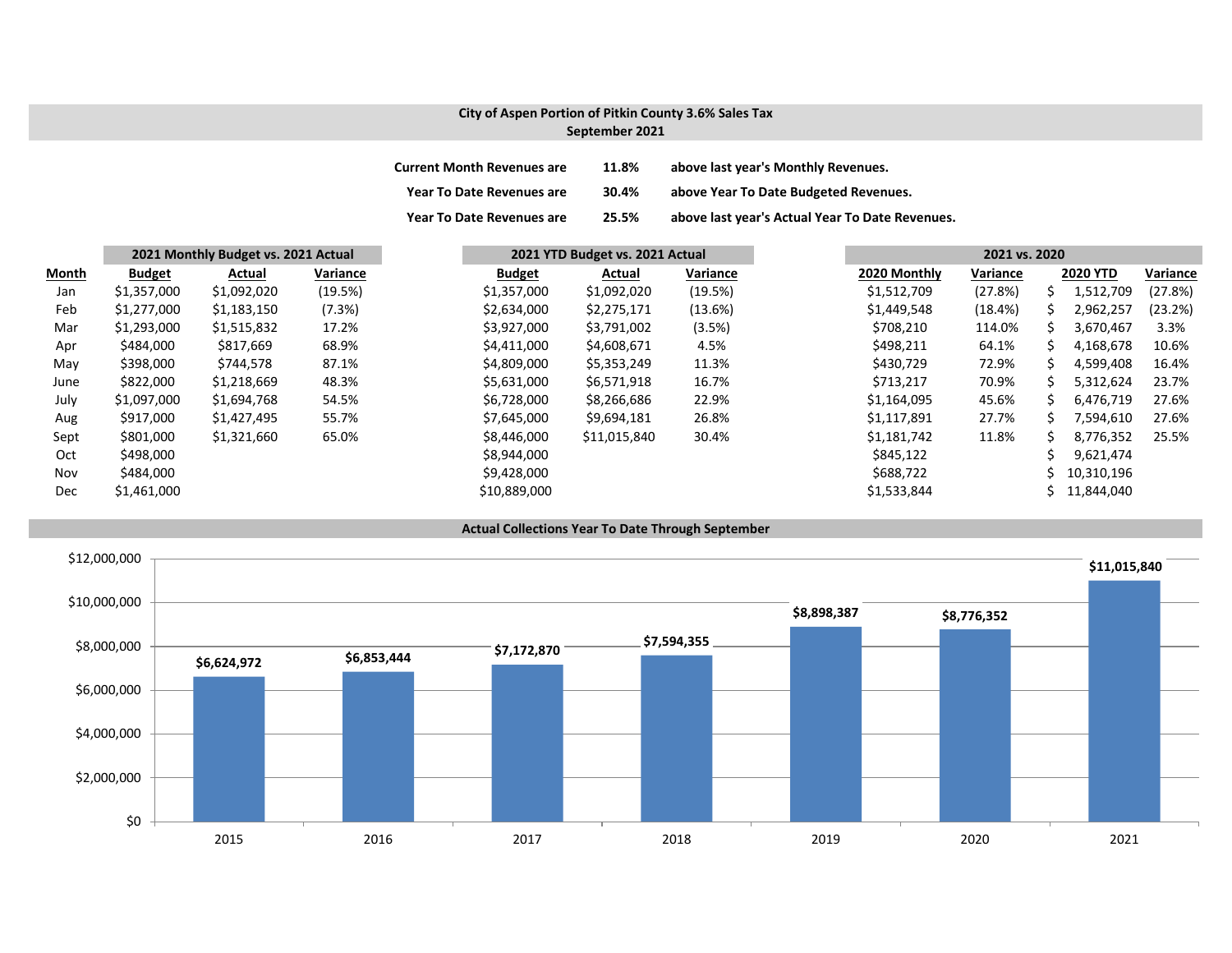### **November 2021 Housing Real Estate Transfer Tax**

| <b>Current Month Revenues are</b> | 20.7%  | above last year's Monthly Revenues.             |
|-----------------------------------|--------|-------------------------------------------------|
| <b>Year To Date Revenues are</b>  | 210.6% | above Year To Date Budgeted Revenues.           |
| <b>Year To Date Revenues are</b>  | 15.4%  | above last year's Actual Year To Date Revenues. |

|       | 2021 Monthly Budget vs. 2021 Actual |             | 2021 YTD Budget vs. 2021 Actual |               |              | 2021 vs. 2020 |              |          |                 |          |
|-------|-------------------------------------|-------------|---------------------------------|---------------|--------------|---------------|--------------|----------|-----------------|----------|
| Month | <b>Budget</b>                       | Actual      | Variance                        | <b>Budget</b> | Actual       | Variance      | 2020 Monthly | Variance | <b>2020 YTD</b> | Variance |
| Jan   | \$440,400                           | \$1,602,114 | 263.8%                          | \$440,400     | \$1,602,114  | 263.8%        | \$1,098,343  | 45.9%    | \$1,098,343     | 45.9%    |
| Feb   | \$412,600                           | \$711,920   | 72.5%                           | \$853,000     | \$2,314,034  | 171.3%        | \$496,350    | 43.4%    | \$1,594,693     | 45.1%    |
| Mar   | \$432,900                           | \$1,294,339 | 199.0%                          | \$1,285,900   | \$3,608,373  | 180.6%        | \$598,199    | 116.4%   | \$2,192,893     | 64.5%    |
| Apr   | \$560,000                           | \$2,251,850 | 302.1%                          | \$1,845,900   | \$5,860,223  | 217.5%        | \$505,915    | 345.1%   | \$2,698,808     | 117.1%   |
| May   | \$566,200                           | \$1,070,000 | 89.0%                           | \$2,412,100   | \$6,930,223  | 187.3%        | \$110,180    | 871.1%   | \$2,808,988     | 146.7%   |
| June  | \$537,300                           | \$1,377,685 | 156.4%                          | \$2,949,400   | \$8,307,908  | 181.7%        | \$477,350    | 188.6%   | \$3,286,338     | 152.8%   |
| July  | \$384,200                           | \$919,840   | 139.4%                          | \$3,333,600   | \$9,227,748  | 176.8%        | \$885,546    | 3.9%     | \$4,171,884     | 121.2%   |
| Aug   | \$524,800                           | \$1,904,684 | 262.9%                          | \$3,858,400   | \$11,132,432 | 188.5%        | \$2,542,417  | (25.1%)  | \$6,714,301     | 65.8%    |
| Sept  | \$746,400                           | \$1,891,643 | 153.4%                          | \$4,604,800   | \$13,024,074 | 182.8%        | \$3,947,332  | (52.1%)  | \$10,661,632    | 22.2%    |
| Oct   | \$644,600                           | \$2,571,511 | 298.9%                          | \$5,249,400   | \$15,595,585 | 197.1%        | \$2,928,865  | (12.2%)  | \$13,590,497    | 14.8%    |
| Nov   | \$439,200                           | \$2,073,381 | 372.1%                          | \$5,688,600   | \$17,668,966 | 210.6%        | \$1,717,838  | 20.7%    | \$15,308,335    | 15.4%    |
| Dec   | \$511,400                           |             |                                 | \$6,200,000   |              |               | \$2,281,317  |          | \$17,589,652    |          |